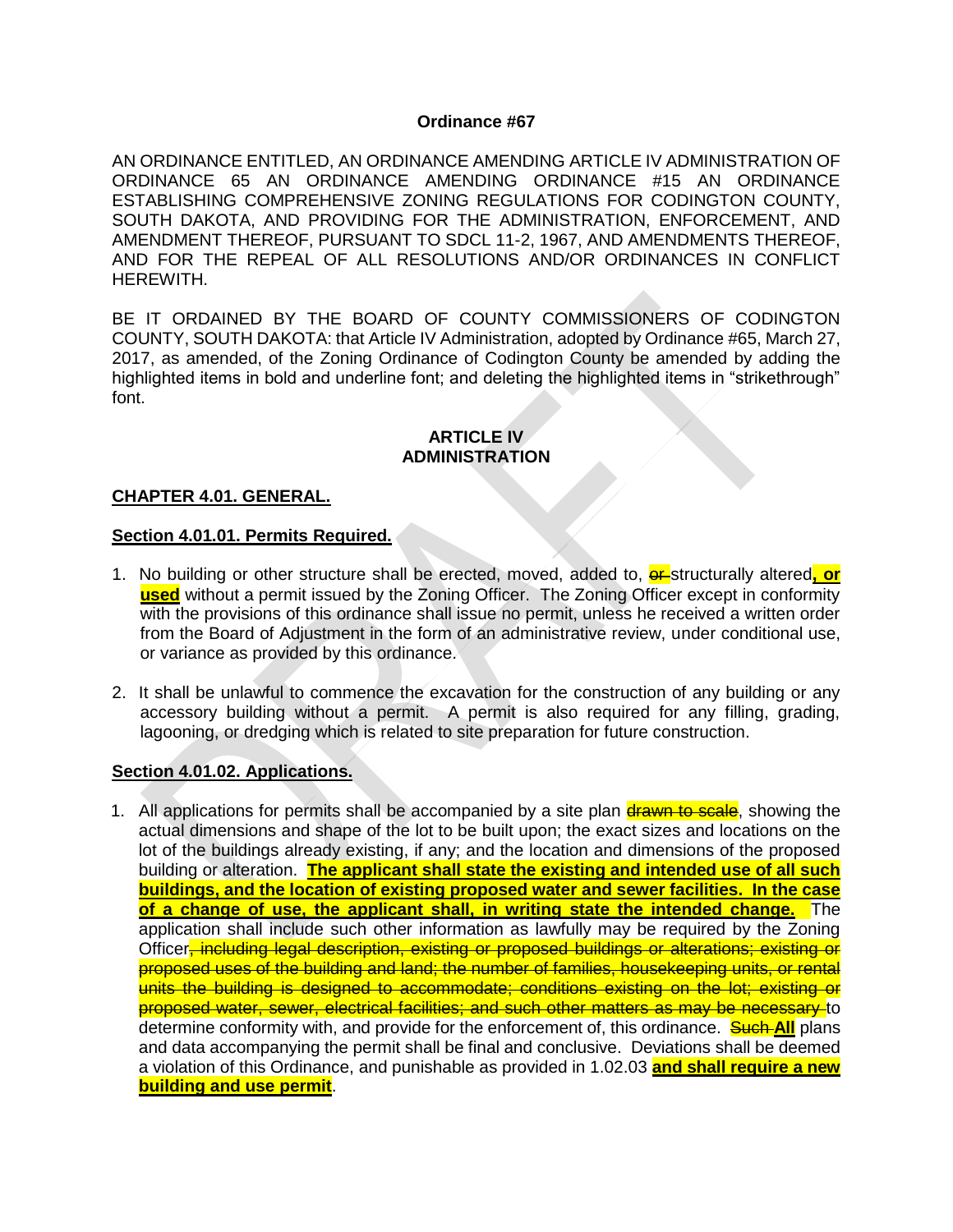# **Section 4.01.03. Building/Use Permit.**

- 1. Issuance of a Building/Use Permit. If the proposed excavation, or construction, or change of **use** as set forth in the application are in conformity with the provisions of this Ordinance, and other regulations of the County then in force, the Zoning Officer shall issue a building/use permit for such excavation, or construction, or change of use. If a building/use permit is refused, the Zoning Officer shall **state such refusal in writing, with the cause, and shall thereupon mail** *provide* **the applicant** notice, verbally or by mail, of such refusal with the cause for denial **to the applicant at the address indicated upon the application**. The Zoning Officer shall grant or deny the permit within a reasonable time from the date the application is submitted.
- 2. The issuance of a building/use permit shall, in no case, be construed as waiving any provisions of this Ordinance. If the work described in any building permit has not been substantially completed within six (6) months of the date of issuance thereof, said permit shall expire and be cancelled by the Zoning Officer and written notice thereof shall be given to the persons affected, together with notice that further work as described in the canceled permit shall not proceed unless and until a new building/use permit has been issued. If substantial progress has been made within six (6) months from the issuance of the permit but has not been completed, the Zoning Officer may extend the building/use permit and additional six (6) months. **A six (6) month extension may be granted one (1) time for a given building/use permit upon request of the applicant. Unless otherwise allowed by this Ordinance, in no instance shall the zoning officer authorize a building/use permit to expire greater than one (1) year from its original issue date.**

# **Section 4.01.04. Permits Displayed.**

1. Permits Displayed. It shall be unlawful to commence work until the building permit is displayed in a conspicuous place visible from public right-of-way. The permit shall be placed upon the premises at all times from the beginning until the completion of such construction, alteration, repair, occupancy or change of use.

## **Section 4.01.05. Fees.**

- 1. The Board of County Commissioners shall, by resolution, establish a schedule of fees, charges, and expenses and a collection procedure for building permits, certificates of zoning compliance, appeals, and other matters pertaining to this Ordinance. The schedule of fees shall be posted in the office of the Zoning Officer and may be altered or amended only by the Board of County Commissioners.
- 2. Until all applicable fees, charges, and expenses have been paid in full, no **decision** action shall be **taken made** on any application or appeal.

# **CHAPTER 4.02. ZONING OFFICER.**

## **Section 4.02.01. Zoning Officer.**

1. The provisions of this Ordinance shall be administered and enforced by a County Zoning Officer appointed by the Board of County Commissioners, who shall have the power to make inspection of buildings or premises necessary to carry out his duties in the enforcement of this Ordinance.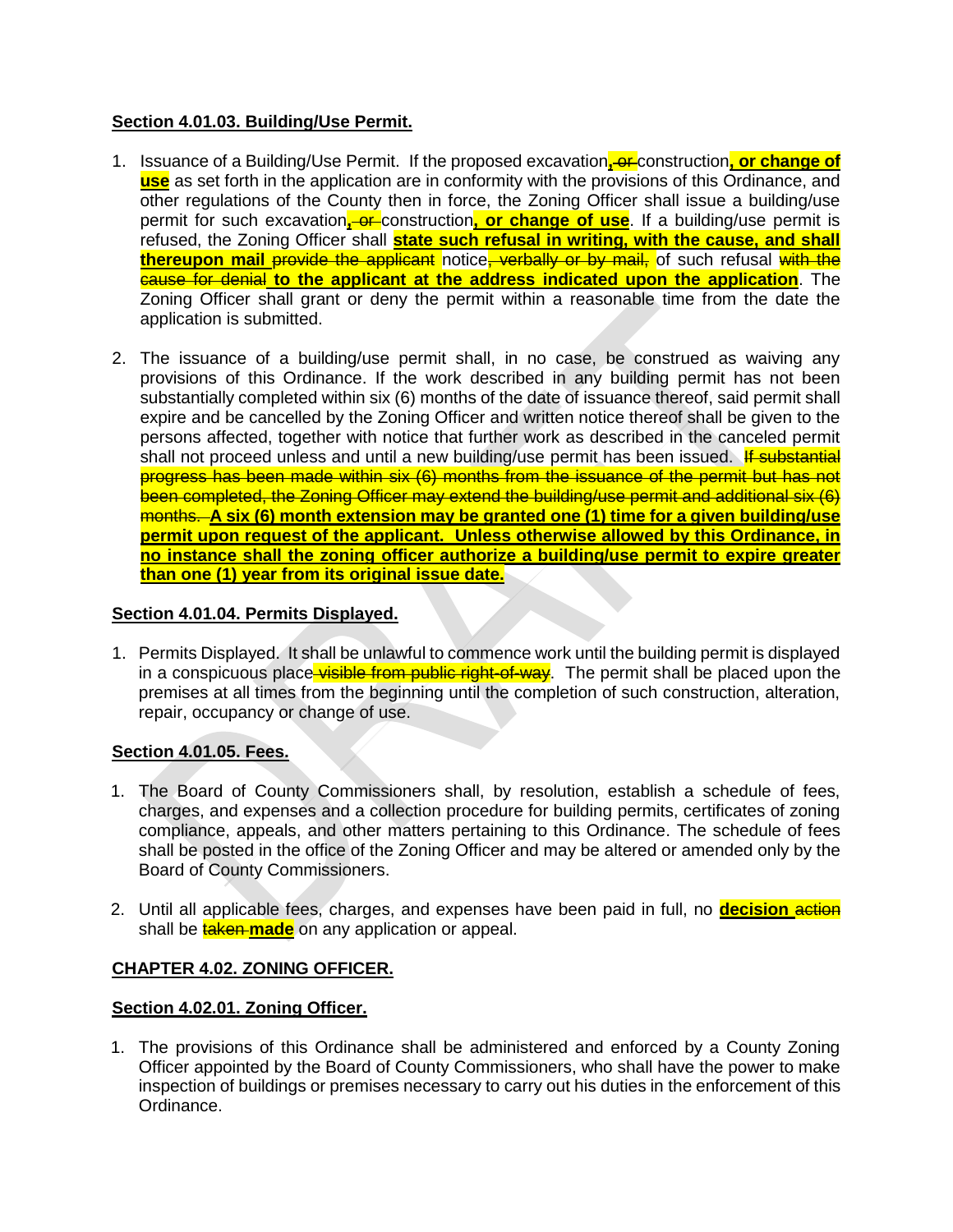### **Section 4.02.02. Duties.**

The powers and duties of the Zoning Officer shall be as follows:

- 1. Issue all building/use permits and make and maintain records thereof.
- 2. Conduct inspections of buildings, structures, and the use of land to determine compliance with this Ordinance.
- 3. Notify in writing persons responsible for violations, indicating the nature of the violation and ordering action necessary to correct.
- 4. Order discontinuance of illegal use of land, buildings, or structures; removal of illegal buildings or structures or of illegal additions; alterations or structural changes; discontinuance of any illegal work being done; or shall take any other action authorized by this Ordinance to ensure compliance with or to prevent violation of its provisions.
- 5. Revoke any permit, which was unlawfully issued, or any permit wherein defective work has been performed, and when such work has not been corrected within ninety (90) days of notification.
- 6. Maintain permanent and current records of this regulation, including, but not limited to, all maps, amendments, variances, appeals, and applications.
- 7. Prepare documents, easements, letters of assurance, waivers, etc. as required by this Ordinance, or at the direction of the Codington County Planning Commission and/or the Codington County Board of Adjustment and/or Codington County Commissioners.
- 8. Provide public information relative to all matters arising out of this Ordinance.
- 9. Forward to the Planning Commission all plats and/or applications for amendments to this Ordinance.
- 10. Forward to the Board of Adjustment, applications for appeals, conditional uses, variances, or other matters on which the Board of Adjustment is required to pass under this ordinance.
- 11. Initiate, direct, and review, from time to time, a study of the provisions of this ordinance, and to make such reports available to the Planning Commission.
- 12. The Zoning Officer shall receive applications required under this ordinance, specifically but not limited to Building Permits, Conditional Uses, Variances, and Zoning Amendments.
	- a. For building**/use** permits **and permitted special use permits**, the Zoning Officer shall approve the application only in accordance with the provisions of the County's Zoning Ordinance.
	- b. For Conditional Uses and Variances, the Zoning Officer shall review the application, and shall make recommendations regarding said application to the Board of Adjustment.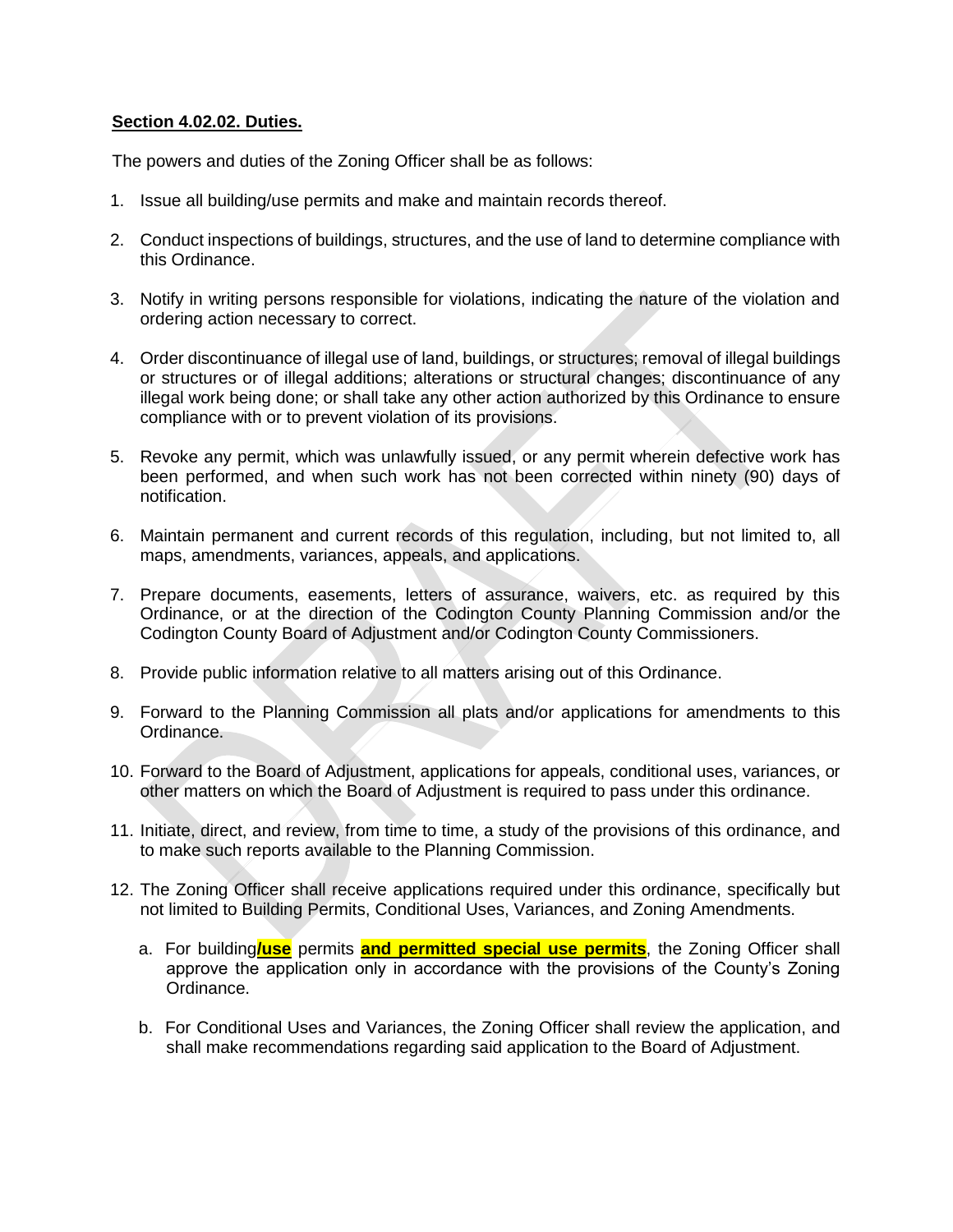c. For Zoning Amendments, the Zoning Officer shall review the application, and shall make recommendations regarding said application to the Planning Commission and Board of County Commissioners.

# **Section 4.02.03. PROCEDURES FOR APPROVAL OF PERMITTED SPECIAL USE PERMIT**

- **1. The Permitted Special Use procedure is an administrative review process, where the Zoning Officer shall have the power to review an application for conformance with the applicable standards and approval criteria and issue a Permitted Special Use permit. Requests for permitted special uses may be granted if it has been determined that the prescribed conditions for a specific use have been met or assurance has been provided that the conditions will be met. If any of the performance standards cannot be met, the applicant may apply to variance from the specific standard. A Permitted Special Use Permit shall not be granted unless and until:**
	- **a. A written application for a permitted special use is submitted, indicating the section of this Ordinance under which the permitted special use is sought and stating the grounds on which it is requested.**
	- **b. The Zoning Officer shall review the application for conformance with this ordinance.**
	- **c. If the application does not meet all of the performance standards for the Permitted Special Use, or the applicant fails to meet any of the prescribed conditions or safeguards; the Zoning Officer shall determine that the application is not in conformance with Section 4.02.03 and appropriate Permitted Special Use Standards. The applicant may then apply for a variance from the applicable requirement as allowed for in Section 4.05.02, or appeal the decision of the Zoning Officer as described in Section 4.04.06**
	- **d. If the Zoning Officer determines that the application is in conformance with the prescribed performance standards, the Zoning Officer shall make written findings certifying compliance with the specific standards governing the specific Permitted Special Use Permit and that satisfactory provisions and arrangements have been made concerning the prescribed conditions for the specific Permitted Special Use Permit. The Zoning Officer shall then issue the Permitted Special Use Permit subject to the applicant agreeing to any conditions prescribed by this ordinance or the zoning officer for the Specific Permitted Special Use Permit.**
	- **e. The Zoning Officer shall notify owners of property adjacent to the site and publish notice in a newspaper of general circulation in the area affected that the Permitted Special Use Permit has been issued prior to the meeting at which the Zoning Officer reports the issuance of the Permitted Special Use Permit to the Board of Adjustment.**
	- **f. The Zoning Officer shall report the issuance of the Permitted Special Use Permit to the Board of Adjustment at a regularly scheduled meeting where the Board's designee will sign the letter of assurance if applicable.**
	- **g. The Zoning Officer shall then issue any other associated building/use permits.**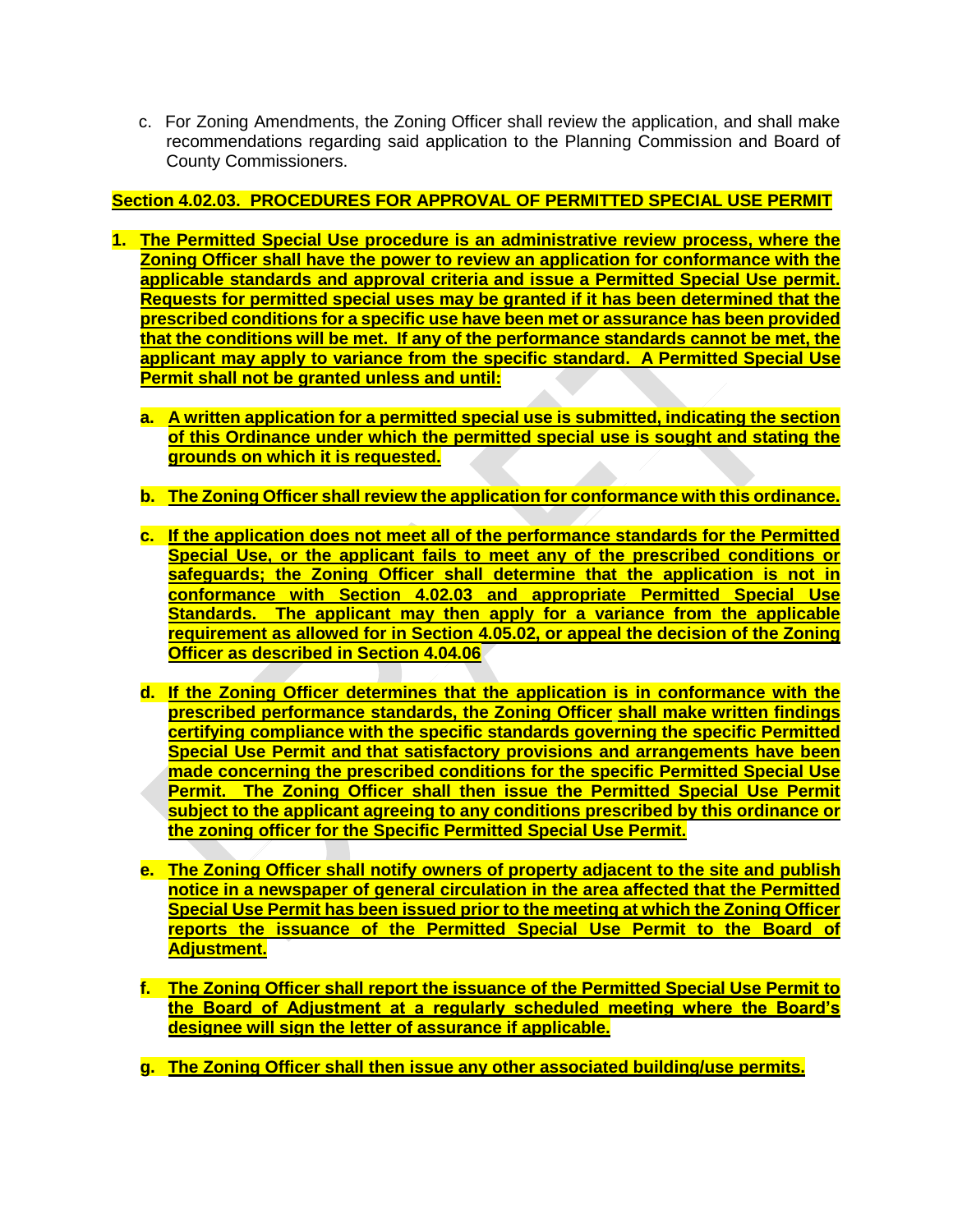#### **Section 4.02.034. Right of Entry.**

Whenever necessary to make an inspection to enforce any of the provisions of this regulation, or whenever the Zoning Officer or an authorized representative has reasonable cause to believe that there exists in any building or upon any premises a regulation violation, the Zoning Officer or an authorized representative may enter such building or premises at all reasonable times to inspect the same or to perform any duty imposed upon the Zoning Officer by this ordinance, provided that if such building or premises be occupied, they shall first present proper credentials and request entry; and if such building or premises be unoccupied, they shall first make a reasonable effort to locate the owner or other persons having charge or control of the building or premises and request entry. If such entry is refused, the Zoning Officer or an authorized representative shall have recourse to every remedy provided by law to secure entry.

When the Zoning Officer or an authorized representative shall have first obtained a proper inspection warrant or other remedy provided by law to secure entry, no owner or occupant or any other persons having charge, care or control of any building or premises shall fail or neglect, after proper request is made as herein provided, to promptly permit entry therein by the Zoning Officer or an authorized representative for the purpose of inspection and examination pursuant to this regulation.

#### **Section 4.02.045. Stop Order**

Whenever any work is being done contrary to the provisions of this ordinance, the Zoning Officer may order the work stopped by notice in writing served on any persons engaged in the doing or causing such work to be done, and any such persons shall forthwith stop such work until authorized by the Zoning Officer to proceed with the work.

#### **Section 4.02.056. Occupancy Violation.**

Whenever any building or structure regulated by this ordinance is being used contrary to the provisions of this ordinance, the Zoning Officer may order such use discontinued and the structure, or portion thereof, vacated by notice served on any person causing such use to be continued. Such persons shall discontinue the use within the time prescribed after receipt of such notice to make the structure, or portion thereof, comply with the requirements of this ordinance.

#### **CHAPTER 4.03. PLANNING COMMISSION.**

#### **Section 4.03.01. Establishment.**

1. The Board of County Commissioners shall appoint a Planning Commission of seven (7) members, at least one (1) member **but not more than two (2)** of which shall be a member of the Board of County Commissioners.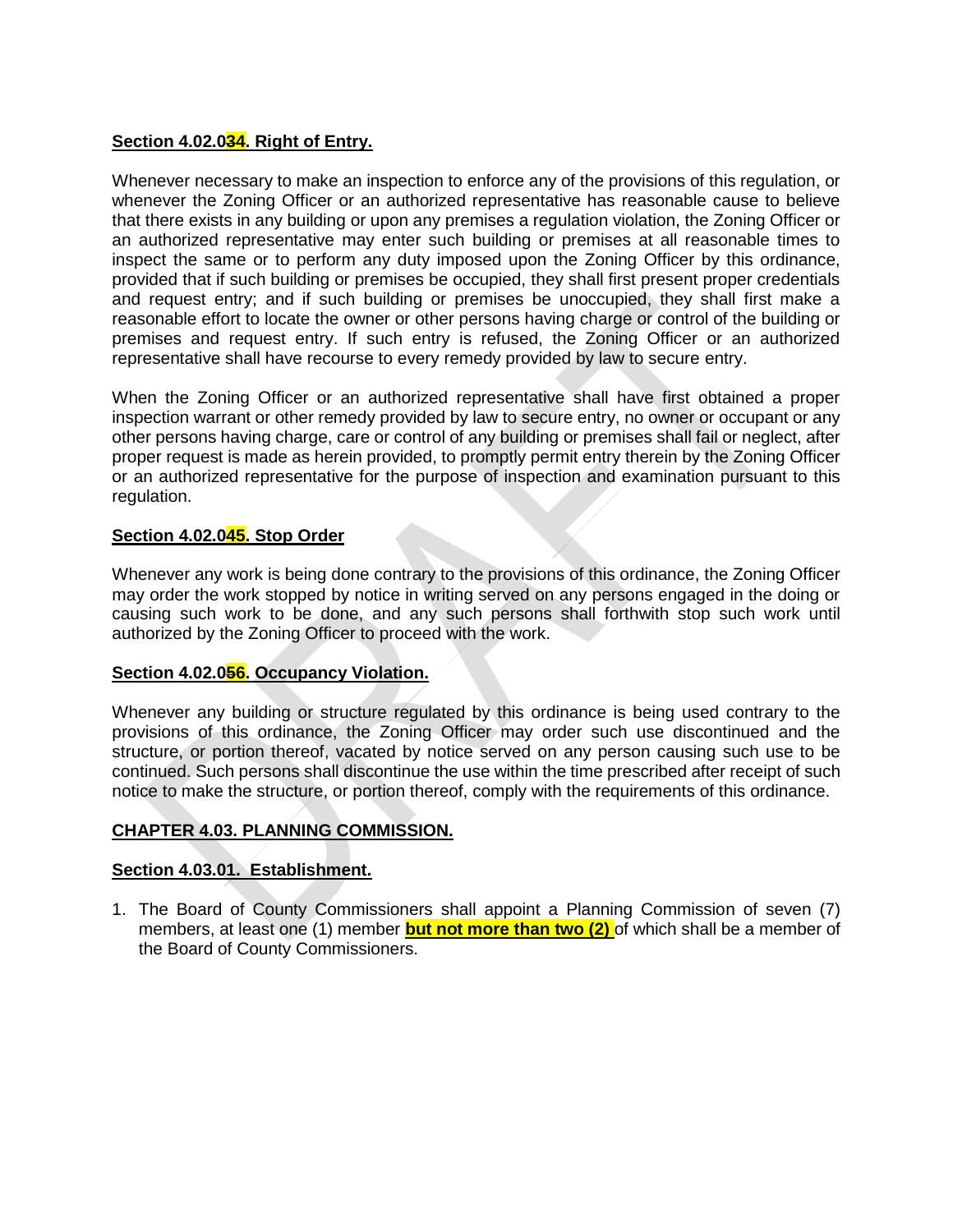## **Section 4.03.02. Term of Office.**

1. The term of each of the appointed members of the County Planning Commission shall be for **four three (3) (4) years**. The terms shall be varied so no more than one-third of terms shall expire in the same year. Any appointed member of the county Planning Commission may be removed for cause, after hearing prior to the expiration of the term by a majority vote of the elected members of the Board of County Commissioners. Zoning Officers of the County may be appointed as ex-officio members of the Commission.

## **Section 4.03.03. Meetings of the Planning Commission**

1. The Planning Commission shall meet at such times as may be necessary to accomplish the purposes of their duties, but in no event shall they meet less than once every three (3) months.

## **Section 4.03.04. PerDiem and Expenses of Commission**

1. Per diem and expenses of the County Planning Commission shall be established by the Board of County Commissioners and paid by the County.

# **Section 4.03.05 Duties of Planning Commission**

**The Planning Commission shall have the following duties:**

**1. Comprehensive Land Use Plan:**

**The Planning Commission may prepare, or cause to be prepared, a comprehensive plan for the county including those municipalities within the county which are either unincorporated or which have requested by resolution of the governing board of such municipality to be included. Upon preparation the Planning Commission shall make recommendation to the Board of County Commissioners subject to SDCL11-2-18.**

**2. Zoning Ordinance:**

**To develop and recommend a zoning ordinance, in accordance with the Plan, for the regulation of the height, area, bulk, location, and use of private and public structures and premises, and of population density as may be provided by SDCL 11-2-13 and 11- 2-14. Upon preparation the Planning Commission shall make recommendation to the Board of County Commissioners subject to SDCL11-2-18.**

- **3. Subdivision:**
	- **a. To develop and recommend regulations governing the subdivision of land within Codington County.**
	- **b. To review proposals for subdivision to determine whether such subdivisions comply with the subdivision ordinance of Codington County and make recommendation to the Board of County Commissioners relating to the approval of subdivisions.**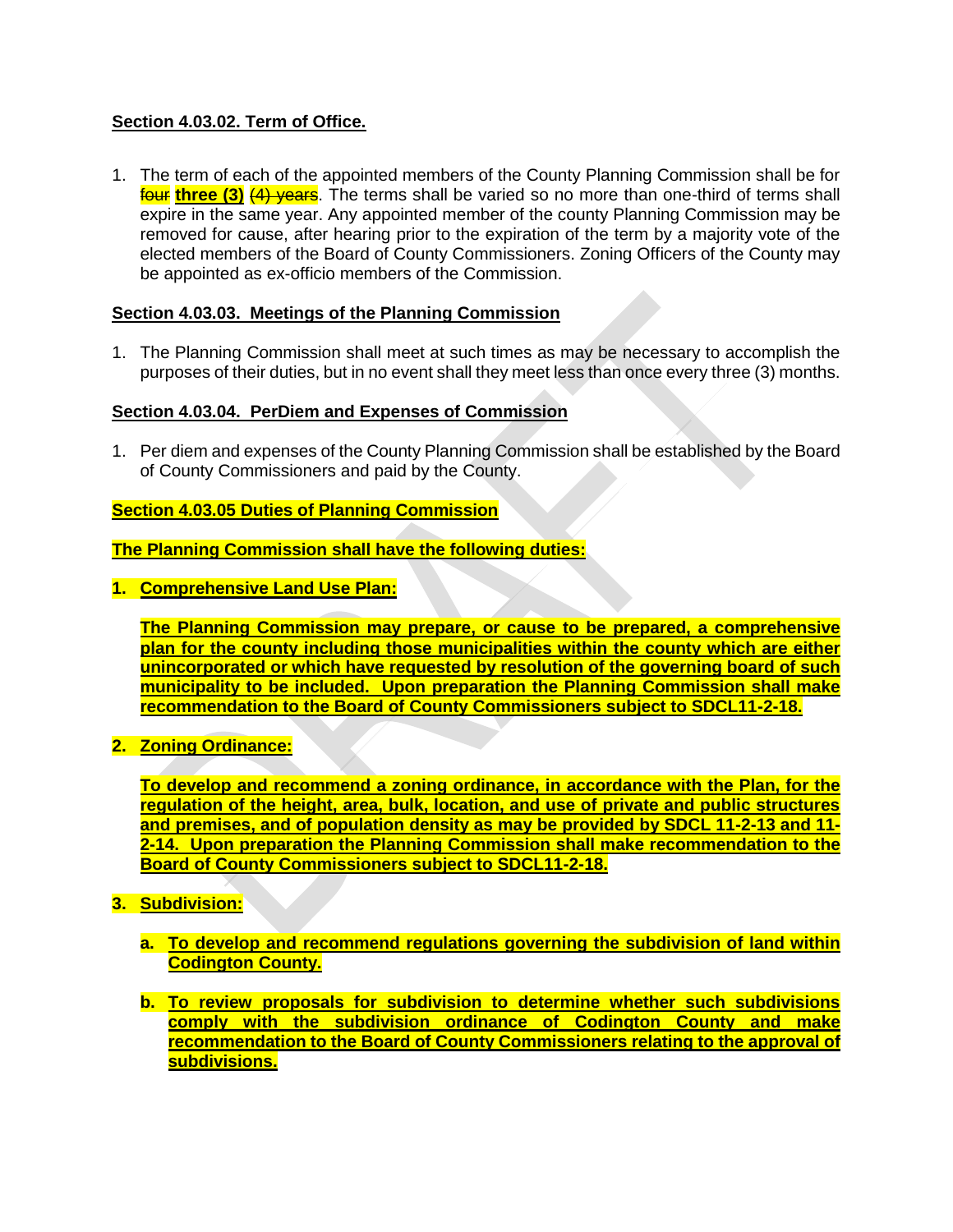# **4. Amendments:**

**The Planning Commission may from time to time propose and make recommendation on amendments to the comprehensive land use plan, zoning ordinance, and subdivision regulations subject to SDCL 11-2-28.**

**Section 4.03.06. Procedures for Meetings.**

- **1. The members of the Planning Commission shall select one (1) of their members as Chairperson and another as Vice-chairperson, who shall act as Chairperson in the Chairperson's absence. Both shall serve one (1) year and until their successors have been selected. Meetings of the Planning Commission shall be held at the call of the Chairperson and at such times as the Commission shall determine.**
- 2. **The Chairperson, or in his or her absence the acting Chairperson, may administer oaths and compel the attendance of witnesses in order to execute the purposes of this article.**
- **3. All meetings of the Planning Commission shall be open to the public and conducted in accordance with the rules established by the Planning Commission. The Planning Commission shall keep minutes of its proceedings and shall keep records of its examinations and other official actions, all of which shall be immediately filed in the Codington County Development Office and shall be public record. The Planning Commission shall keep record in the minutes showing the vote of each member upon each question or if absent or failing to vote, indicating that fact.**
- **4. A simple majority vote of a quorum of members of the Zoning Board in attendance is required to forward a recommendation, pertaining to its duties described in 4.03.05, on to the Board of County Commissioners.**

# **CHAPTER 4.04. BOARD OF ADJUSTMENT.**

## **Section 4.04.01 Establishment**

Within Codington County outside of incorporated municipalities, the power and jurisdiction related to this article shall be executed by the Board of Adjustment.

1. The Board of Codington County Commissioners shall appoint the Codington County Planning Commission and two (2) **County Commissioners to serve** as alternates to act as the Board of Adjustment. If a Planning Commissioner acting as a Board of Adjustment member is unable to attend a meeting, the first alternate, or second alternate, in turn, shall serve in the member's place. Alternates may be appointed for a term of three (3) years.

#### **Section 4.04.02. Procedures for Meetings.**

1. The Board of Adjustment shall adopt rules necessary to the conduct of its affairs and in keeping with the provisions of this Ordinance. Meetings shall be held at the call of the chairman and at such other times as the Board of Adjustment may determine. The chairman, or in his absence the acting chairman, may administer oaths and compel the attendance of witnesses. All meetings shall be open to the public.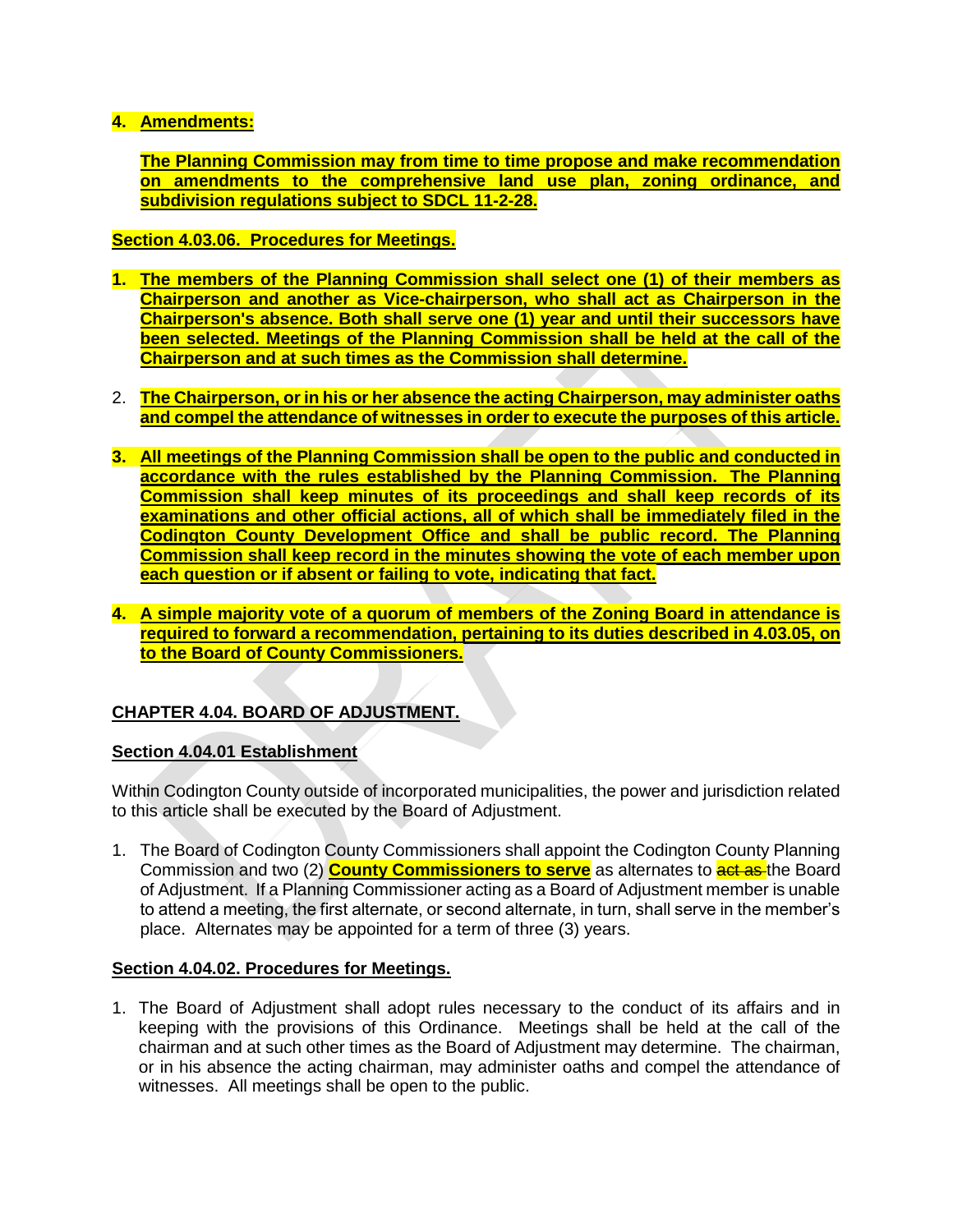2. The Board of Adjustment shall keep minutes of its proceedings and shall keep records of its examinations and other official actions, all of which shall be immediately filed in the office of the Zoning Officer and shall be public record. The Board of Adjustment shall keep record in the minutes showing the vote of each member upon each question or if absent or failing to vote, indicating that fact.

## **Section 4.04.03. Powers and Duties of the Board.**

- 1. The Board of Adjustment shall have the following powers and duties:
	- a. Administrative Review. To hear and decide where it is alleged by the appellant that there is error in any order, requirement, permit decision, determination or refusal made by the Zoning Officer or other administrative officers in the carrying out or enforcement of any provision of this Ordinance, and for interpretation of the Zoning Map.
	- b. Conditional Uses. To hear and decide applications for conditional uses that are specified in this Ordinance and for decisions on any special questions upon which the Board of Adjustment is specifically authorized to pass.
	- c. Variance. To hear and decide applications for variance from the terms of this Ordinance because of unnecessary hardship and to authorize upon appeal in specific cases such variance from the terms of this Ordinance as which will not be contrary to the public interest where, owing to special conditions, a literal enforcement of the provisions of this Ordinance would result in unnecessary hardship.

### **Section 4.04.04. Power and Jurisdiction Relating to Administrative Review.**

The Board of Adjustment shall have the power to hear and decide appeals where it is alleged there is error in any order, requirement, decision or determination made by **the** an Zoning Officer or agency based on or made in the enforcement of any zoning regulation or any regulation relating to the location of structures or to interpret any map.

#### **Section 4.04.05. Board of Adjustment has Powers of Administrative Officer on Appeals: Reversing Decision of Zoning Officer.**

- 1. In exercising the above-mentioned powers, the Board of Adjustment may reverse or affirm, wholly or partly, or may modify the order, requirement, decision or determination appeal from, and may make such order, requirement, decision or determination as ought to be made, and to that end shall have all the powers of the Zoning Officer from whom the appeal is taken.
- 2. The concurring vote of two-thirds (2/3) of all members of the Board of Adjustment (five (5) votes) shall be necessary to reverse any order, requirement, decision, or determination of the Zoning Officer, or to decide in favor of the applicant on any matter upon which it is required to pass under this ordinance, or to effect any variation in the application of this ordinance.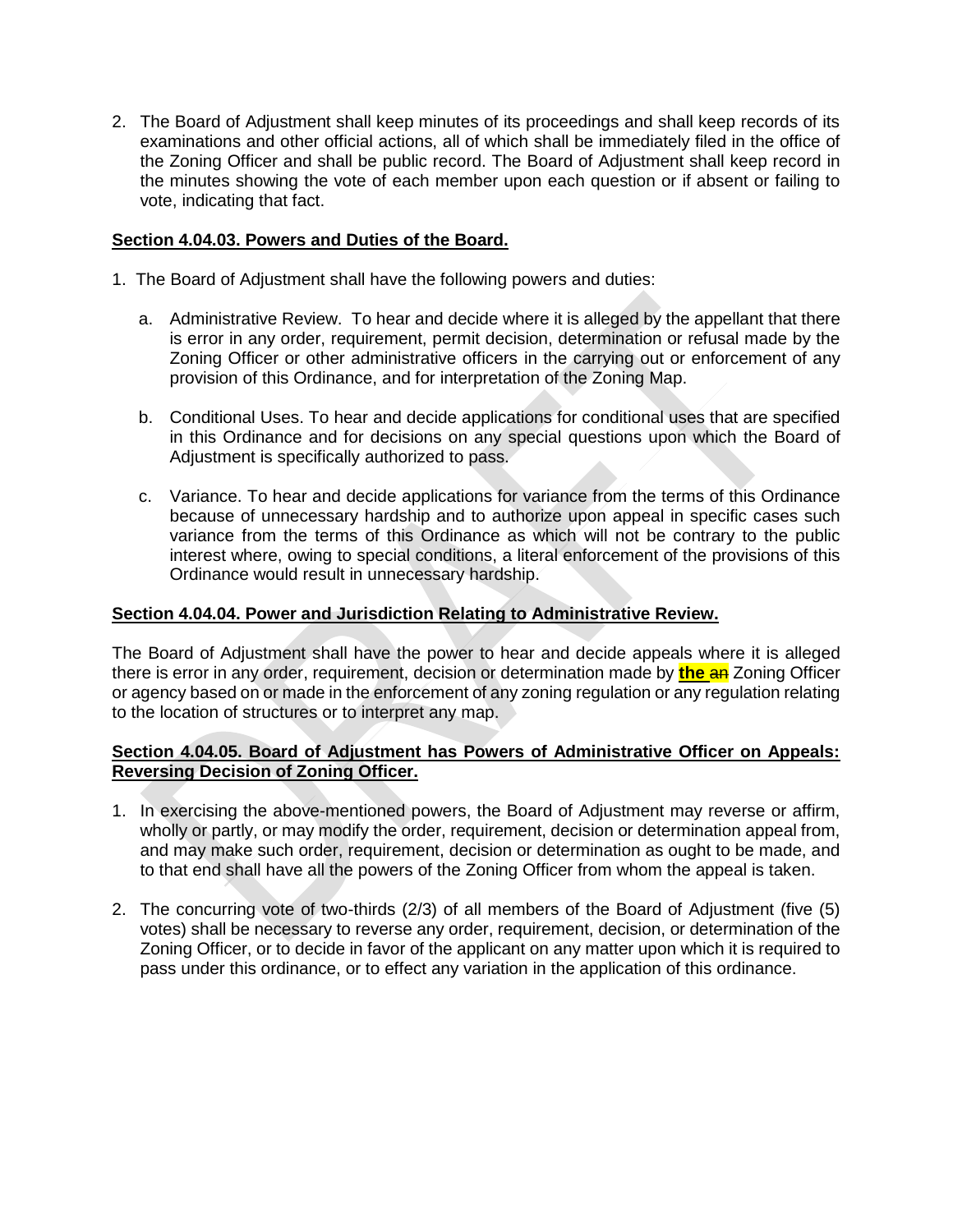## **Section 4.04.06. Appeals, Record of Appeal, Hearing and Stays**

- 1. It is the intent of this Ordinance that all questions of interpretation and enforcement shall be first presented to the Zoning Officer, and that such questions shall be presented to the Board of Adjustment only on appeal from the decision of the Zoning Officer **and that recourse from the decision of the Board of Adjustment shall be to the courts as provided by the laws of the State of South Dakota.**
- 2. Appeals **An appeal** to the Board of Adjustment may be taken by any person aggrieved or by an officer, department, board or bureau of the County affected by any decision of the zoning officer**, that is not a ministerial act or other preliminary act to bring an application or matter before the Board of Adjustment for hearing and a final decision**. The applicant shall file with the Zoning Officer a notice of appeal specifying the grounds thereof. The Zoning Officer shall forthwith transmit to the Board of Adjustment all papers constituting the record upon which the action appealed from was taken. Such appeal shall be taken within thirty (30) days. **All appeals relating to a particular action or property shall be consolidated and heard at the time of the initial appeal.**
- 3. An appeal stays all proceedings in furtherance of the action appealed from, **except ministerial or other preliminary acts necessary to allow consolidated appeals on all matters prior to final decision by the Board of Adjustment,** unless the Zoning Officer from whom the appeal is taken certifies to the Board of Adjustment after the notice of appeal shall have been filed with him, that by reason of facts stated in the certificate a stay would, in his opinion, cause imminent peril to life or property.
- 4. In such case, proceedings shall not be stayed otherwise than by a restraining order which may be granted by the Board of Adjustment or by a court of record on application on notice to the office from whom the appeal is taken and on due cause shown.
- 5. The Board of Adjustment shall hear and decide, on not less than ten (10) days public notice prior to an affixed time and place for hearing appeals where it is alleged by the appellant that there is error in any order, requirement, permit decision, determination or refusal made by the Zoning Officer or other administrative officers in carrying out the enforcement of any provision of this Ordinance, and for interpretation of the Zoning Map. At the hearing, any party may appear in person or by agent or attorney.

#### **Section 4.04.07. Duties Of Zoning Officer, Board Of County Commissioners, and Courts On Matters Of Appeal.**

It is the intent of this Ordinance that all questions of interpretation and enforcement shall be first presented to the Zoning Officer, and that such questions shall be presented to the Board of Adjustment only on appeal from the decision of the Zoning Officer, and that recourse from the decision of the Board of Adjustment shall be to the courts as provided by the laws of the State of **South Dakota.**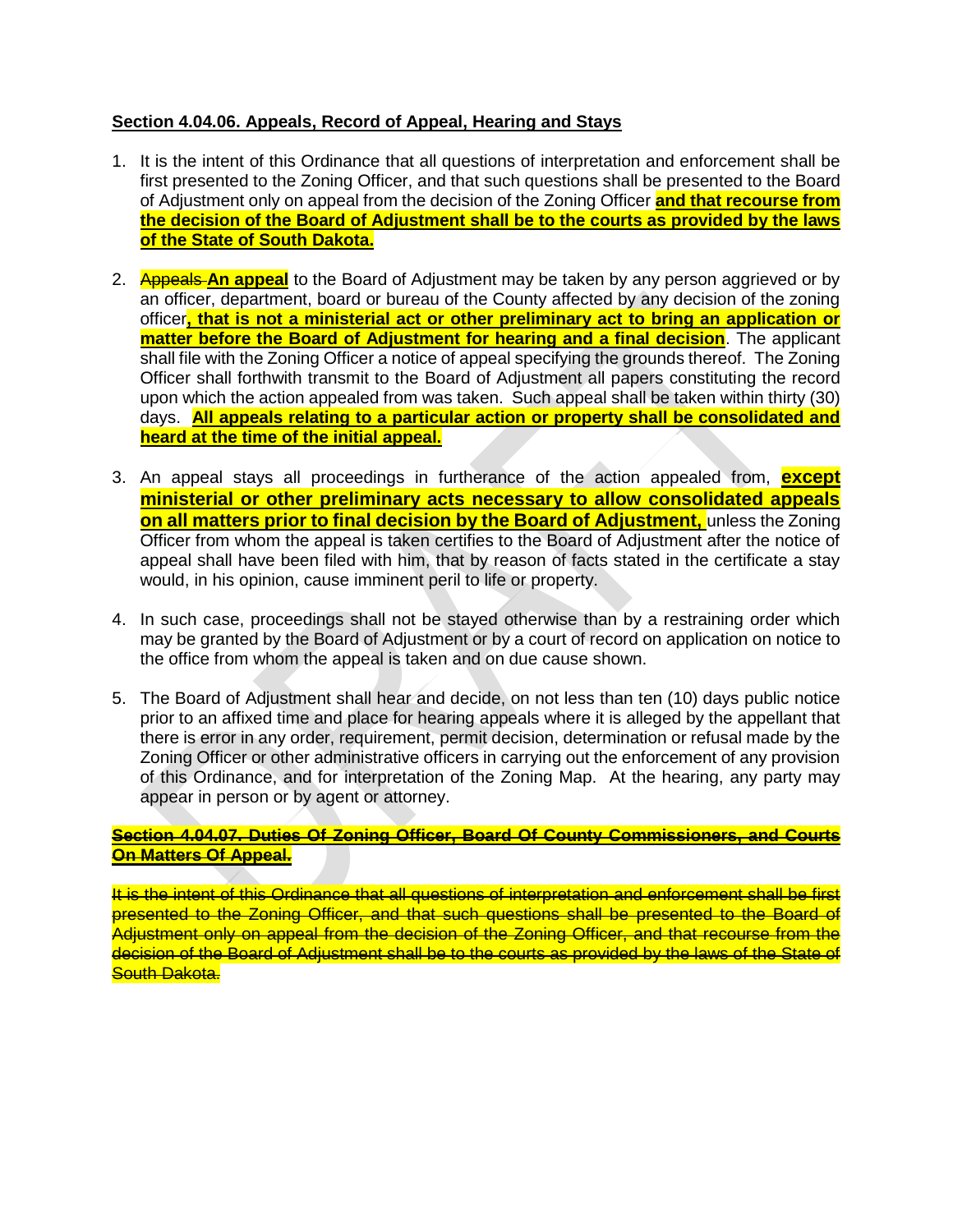# **Section 4.04.078. Appeals to a Court of Record.**

Any person or persons, jointly or severally, aggrieved by any decision of the board of adjustment, or any taxpayer, or any officer, department, board, or bureau of the county, **aggrieved by any decision of the Board of Adjustment** may present to a court of record a petition duly verified, setting forth that the decision is illegal, in whole or in part, specifying the grounds of the illegality. The petition shall be presented to the court within thirty (30) days after the filing of the decision in the office of the Board of Adjustment **(office of the Zoning Officer)**.

### **CHAPTER 4.05. PROCEDURES FOR CONDITIONAL USES, VARIANCES, AND ZONING AMENDMENTS.**

## **Section 4.05.01. Powers and Jurisdiction Relating to Conditional Uses.**

The Board of Adjustment shall have the power to hear and decide, in accordance with the provisions of this Ordinance, requests for conditional uses or for decisions upon other special questions upon which the Board of Adjustment is authorized by this Ordinance to pass; to decide such questions as are involved in determining whether special conditions and safeguards as are appropriate under this Ordinance, or to deny conditional uses when not in harmony with the purpose and intent of this Ordinance. A conditional use shall not be granted by the Board of Adjustment unless and until:

- 1. A written application for a conditional use is submitted, indicating the section of this Ordinance under which the conditional use is sought and stating the grounds on which it is requested.
- 2. **Property owners adjacent to the proposed site shall be notified of the conditional use request** The Zoning Officer shall require the applicant for a conditional use permit to notify adjacent property owners by certified or registered mail, at the cost of the applicant, of the conditional use permit or in lieu of this, at the discretion of the Zoning Officer, obtain written **consent from adjacent landowners**.
- 3. Notice of hearing shall be published once, ten (10) days prior to the Board of Adjustment public hearing, in a paper of general circulation in the area affected.
- 4. The public hearing shall be held. Any party may appear in person, or by agent or attorney.
- 5. The Board of Adjustment shall make a finding that it is empowered under the section of this Ordinance described in the application to grant the conditional use, and that the granting of the conditional use will not adversely affect the public interest.
- 6. The Before granting of any conditional use, **by** the Board of Adjustment shall **be based upon** make written findings certifying compliance with the specific rules governing individual conditional uses and that satisfactory provision and arrangements have been made concerning the following, where applicable:
	- a. Entrance and exit to property and proposed structures thereon with particular reference to automotive and pedestrian safety and convenience, traffic flow and control, and access in case of fire or catastrophe.
	- b. Off-street parking and loading areas where required, with particular attention to the items in (a) above and the economic, noise, glare or other effects of the conditional use on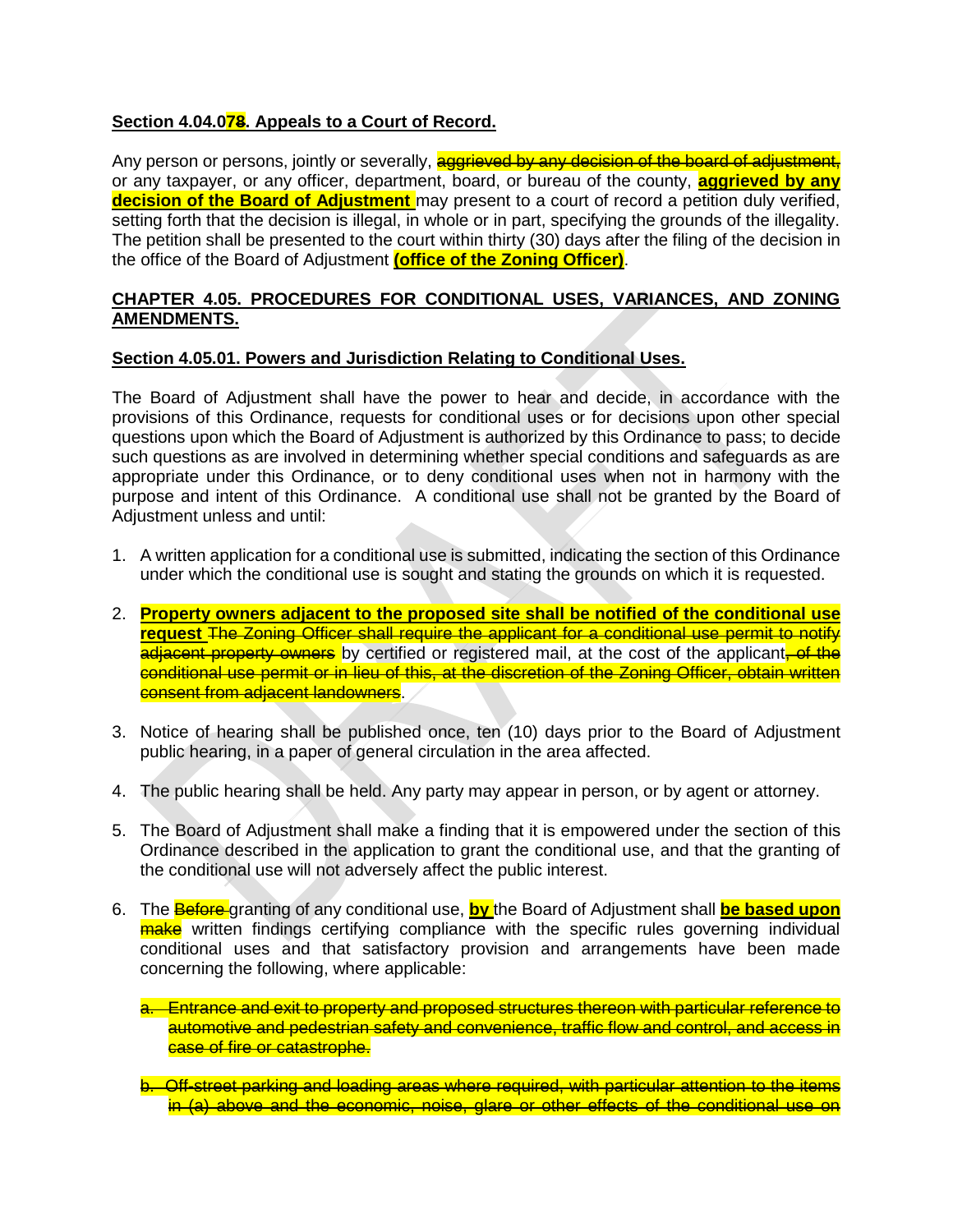adjoining properties and properties generally in the district.

- c. Utilities refuse and service areas, with reference to locations, availability, and compatibility.
- d. Screening and buffering with reference to type, dimensions and character.
- e. Signs, if any, and proposed exterior lighting with reference to glare, traffic safety, economic effect and compatibility and harmony with properties in the district.
- f. Required yards and other open space.
- g. General compatibility with adjacent properties and other property in the district.
- **a. Access:**
	- **i. The roads providing access to the property shall be determined to be adequate to meet the transportation demands of the proposed conditional use. The Board of Adjustment may require the applicant to enter into a written contract with the applicable road authority regarding the upgrading and continued maintenance of any roads used for conditional use requested prior to issuance of a Conditional Use Permit.**
	- **ii. Reasonable provisions have been made for safe vehicular and pedestrian entrance and exit of the property for daily and emergency traffic.**
- **b. Parking and internal traffic:**
	- **i. The parking areas and driveways will be covered in materials appropriate for the internal traffic generated by the use.**
	- **ii. The number of parking spaces is appropriate for the proposed use of the property.**
- **c. Utilities and refuse:** 
	- **i. The manner by which electricity, water, sewer, natural gas and other utilities will be provided has been described.**
	- **ii. Consideration has been given to the location of refuse and service areas and manner for disposing of trash, junk, or other debris.**
- **d. Screening, buffering, and open space:**
	- **i. The type, dimensions, and character of any fences, walls, hedges or other materials used for screening; and/or open space is appropriate for the proposed use in reference the specific property.**
- **e. Lighting:**
	- **i. Lights associated with the use will not create a nuisance nor distract traffic.**
	- **ii. Brightness, intensity, glare of lights will be similar to lighting which would be customarily used for permitted uses in the applicable zoning district.**
- **f. General compatibility with adjacent properties and other property in the district. i. Any use listed as a Conditional Use is generally compatible in the district it is listed in.**
	- **ii. General compatibility is used when prescribing conditions for approval of a permit.**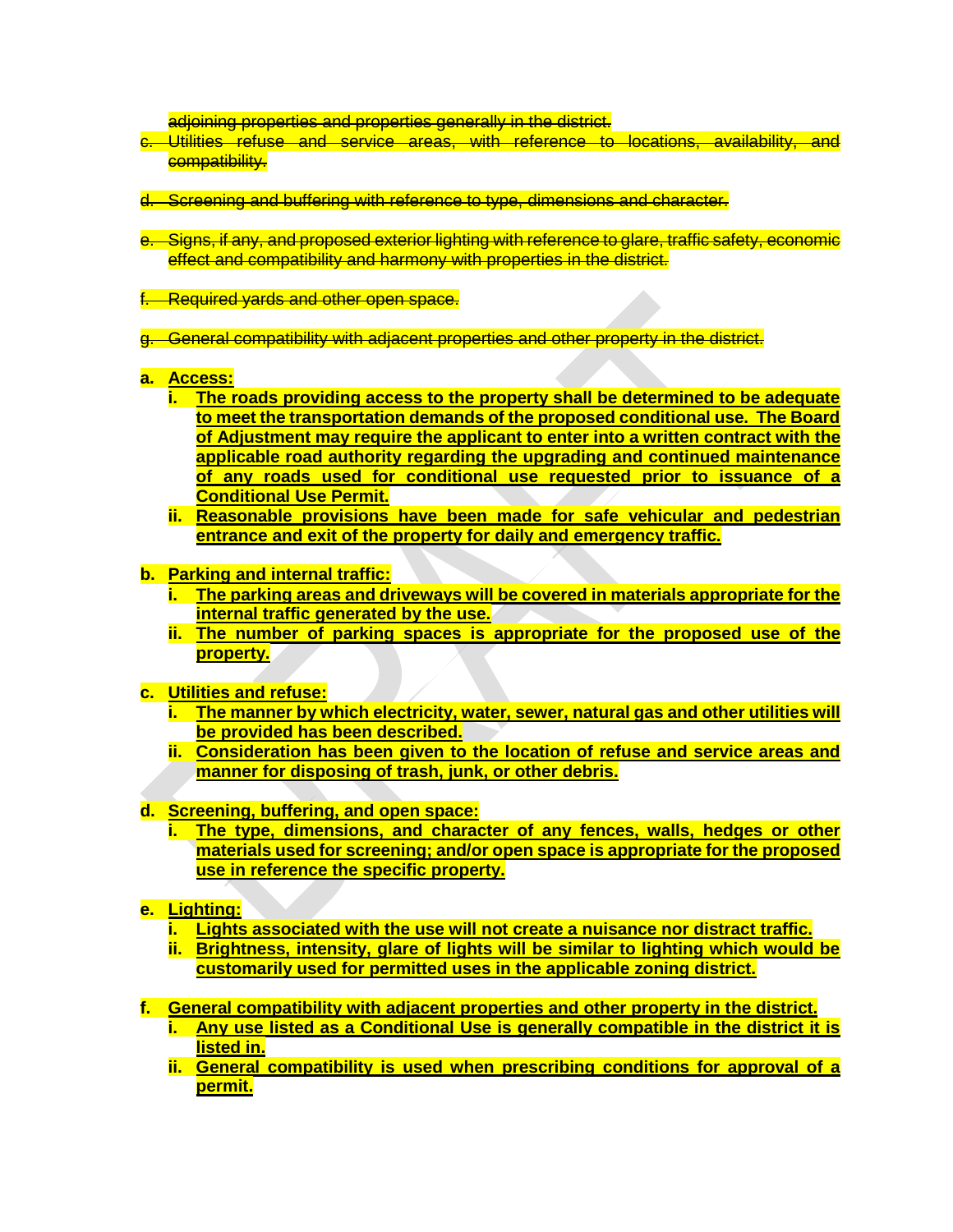- 7. In granting any conditional use, the Board of Adjustment may prescribe appropriate conditions and safeguards in conformity with this regulation. Violation of such conditions and safeguards, when made a part of the terms under which the variance is granted, shall be deemed a violation of this regulation and punishable under the terms of this regulation
- 8. The concurring vote of **two-thirds (2/3) of the present and voting** five (5) members of the Board of Adjustment is required to pass any application for a Conditional Use.
- 9. **Unless otherwise specified by the Board of Adjustment,** a conditional use permit shall expire one (1) year from the date upon which it becomes effective if no work has commenced. Upon written request to the Board of Adjustment and prior to the conditional use permit expiration date, a one (1) year time extension for the conditional use may be granted by the **Board of Adjustment.**

# **Section 4.05.02. Powers and Jurisdiction Relating to Variances.**

The Board of Adjustment shall have the power, where, by reason of exception, narrowness, shallowness or shape of a specific piece of property at the time of the enactment of this Ordinance, or by reason of exceptional topographic conditions or other extraordinary and exceptional situation or condition of such piece of property, the strict application of any regulation under this Ordinance would result in peculiar and exceptional practical difficulties to, or exceptional and undue hardships upon, the owner of such property, to authorize, upon an appeal relating to the property, a variance from such strict application so as to relieve such difficulties or hardship, if such relief may be granted without substantially impairing the intent and purpose of this Ordinance. A variance shall not be granted by the Board of Adjustment unless and until:

- 1. A written application for a variance is submitted, indicating the section of this Ordinance under which the variance is sought and stating the grounds on which it is requested.
- 2. **Property owners adjacent to the proposed site shall be notified of the variance request** The Zoning Officer may require the applicant for a variance to notify adjacent property owners by certified or registered mail, at the expense of the applicant, of the variance request or in lieu of this, at the discretion of the Zoning Officer, obtain written consent from adjacent landowners.
- 3. Notice of hearing shall be published once, ten (10) days prior to the Board of Adjustment public hearing, in a paper of general circulation in the area affected.
- 4. The public hearing shall be held. Any party may appear in person, or by agent or attorney.
- 5. The Board of Adjustment shall make a finding that it is empowered under the section of this Ordinance described in the application to grant the variance, and that the granting of the variance will not adversely affect the public interest. A variance from the terms of this ordinance shall not be granted if the following occur:
	- a. There are no special conditions and circumstances exist which are peculiar to the land, structure or building involved, and which are applicable to other land, structures, or buildings in the same district;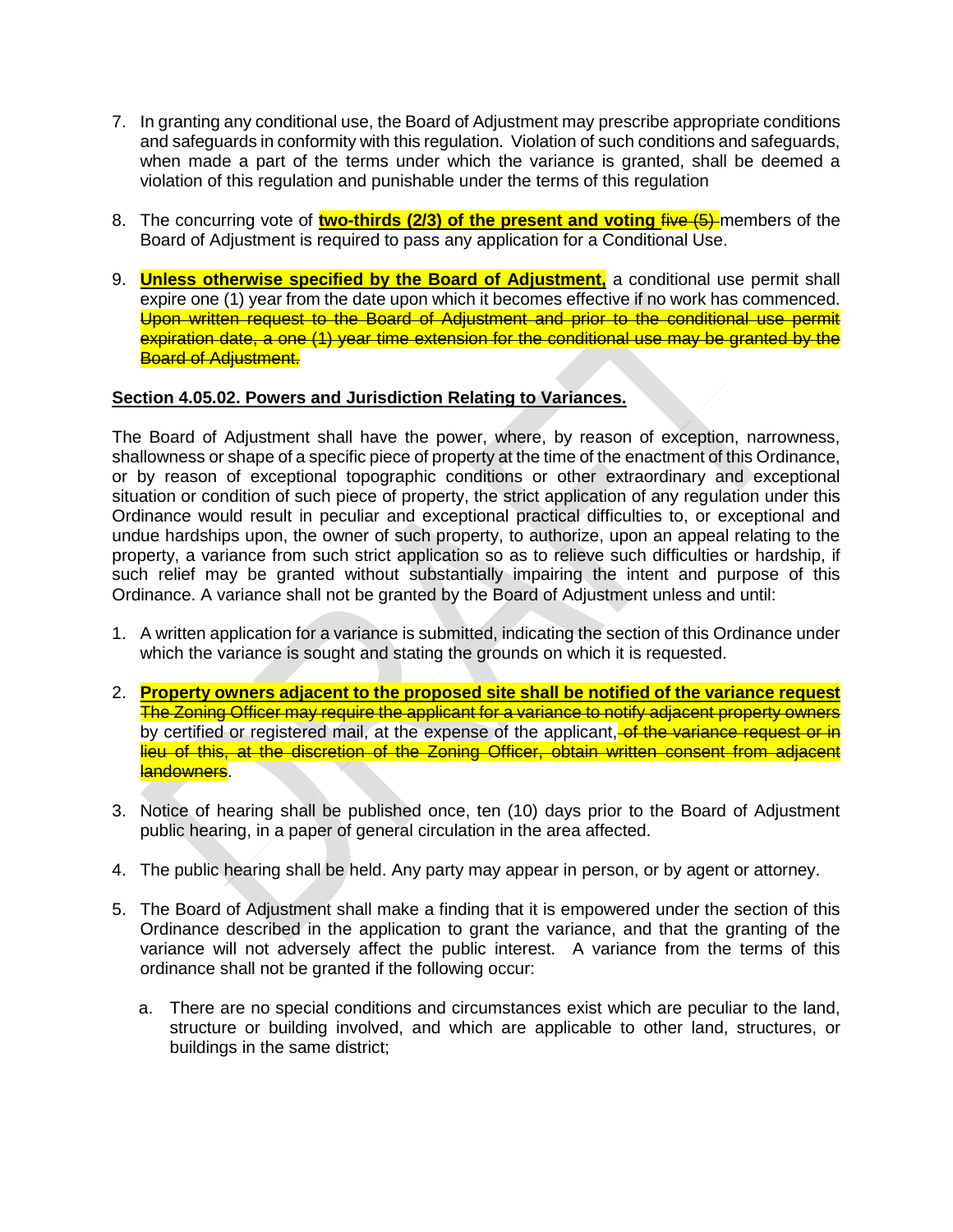- b. The literal interpretation of the provisions of this ordinance would not deprive the applicant of rights commonly enjoyed by other properties in the same district under the terms of this ordinance;
- c. The special conditions and circumstances do result from the actions of the applicant;
- d. Financial disadvantage of the property owner shall not constitute conclusive proof of unnecessary hardship within the purposes of zoning.
- e. The granting the variance request would confer on the applicant any special privilege that is denied by this ordinance to other lands, structures, or buildings in the same district.
- f. No nonconforming use of neighboring lands, structures, or buildings in the same district, and no permitted or nonconforming use of lands, structures, or buildings in other districts shall be considered grounds for the issuance of a variance.
- 6. In granting any variance, the Board of Adjustment may prescribe appropriate conditions and safeguards in conformity with this regulation. Violation of such conditions and safeguards, when made a part of the terms under which the variance is granted, shall be deemed a violation of this regulation and punishable under the terms of this regulation.
- 7. Under no circumstances shall the Board of Adjustment grant a variance to allow a use not permissible under the terms of this regulation in the district involved, or any use expressly or by implication prohibited by the terms of this regulation in said district.
- 8. The concurring vote of five (5) members of the Board of Adjustment is required to pass any application for a variance.

## **Section 4.05.03. Zoning Amendments.**

- **1.** Whenever the public necessity, safety, and general welfare or good zoning practices justifies such action, and after consideration and recommendation by the Planning Commission, as provided herein, the Board of County Commissioners may change zoning district boundaries, use groups, or the regulations established by this ordinance. A proposed change of zoning district boundaries or regulations may be initiated **in the following manners:** by
	- **a.** The Board of County Commissioners, may direct the Planning Commission, to consider **a change** or by application of **zoning district boundaries or regulations**
	- **b. The Planning Commission may initiate a change of zoning district boundaries or regulations;**
	- **c.** One (1) or more of the owners of property within the area requested **proposed** to be rezoned. **may present a request to change the zoning district boundaries;**
	- **d.** Initiated petitions which create **specifying and requesting** amendments **to the regulations of** this ordinance are required to submit **containing** signatures of **twenty (20thirty (30)** percent of the landowners in the zoning district or districts requesting change **may be presented to the Zoning Official**.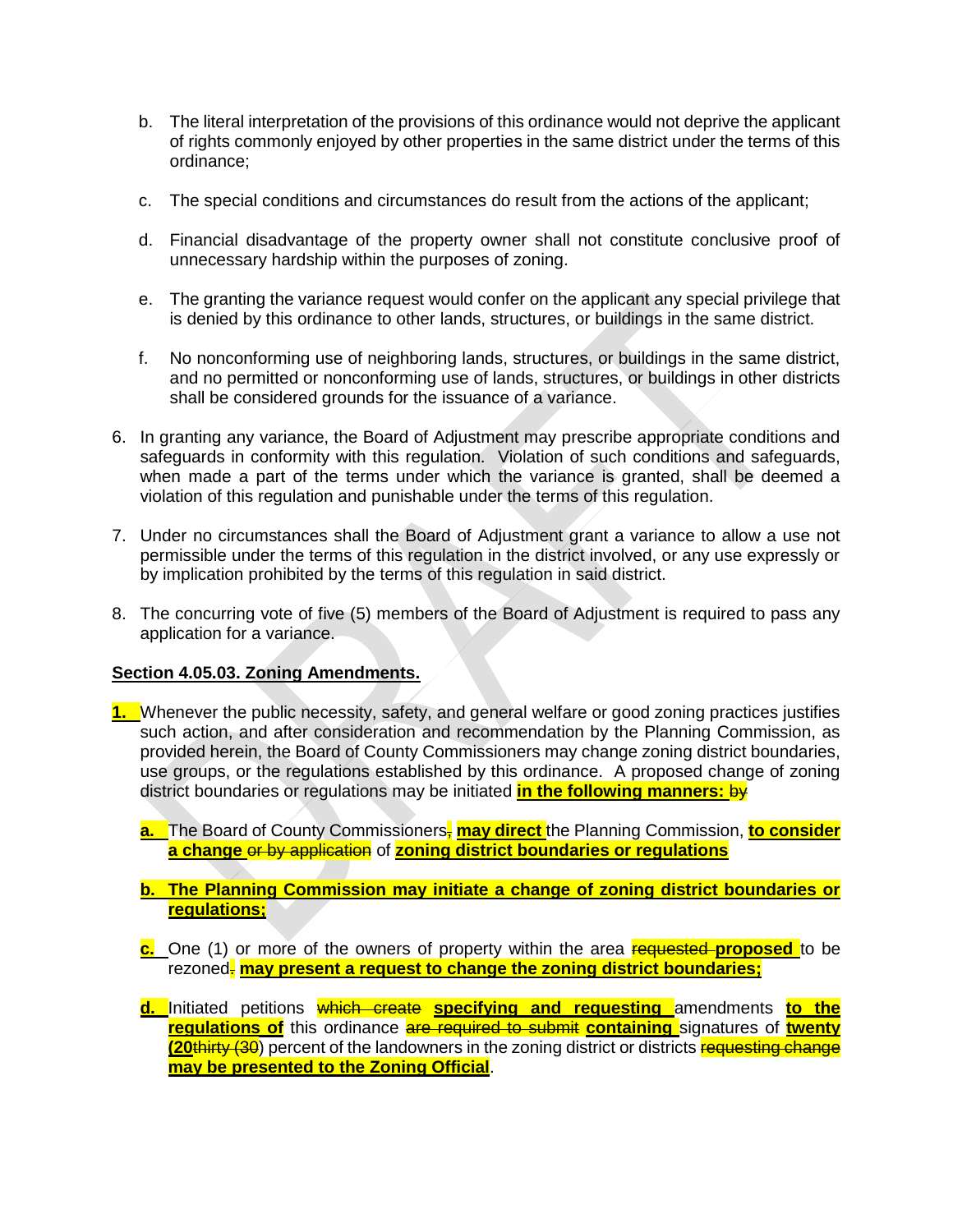**2.** Unless otherwise provided for in these regulations, any change in these regulations, shall require Board of County Commissioners approval of an ordinance describing said changes. The Board of County Commissioners may not consider said ordinance until the Planning Commission has delivered a recommendation to either approve or not approve said ordinance amendment.

1.**3.**The following procedure for requesting a Zoning Amendment or Zoning District Boundary Change shall be followed:

- **4.** The landowner or other person(s) requesting the Amendment/Boundary change shall complete an application, available from the Zoning Officer. Completed applications shall be returned to the Zoning Officer for review. To be considered by the Planning Commission and Board of County Commissioners, the application form shall be completed and shall be accompanied by the following items:
	- a. Any required attachments and fees, including Registered or Certified Mail.
	- b. Any additional information, as requested by the Zoning Officer, as lawfully may be required to determine conformance with and provide for enforcement of this ordinance.
	- c. The Zoning Officer shall review the application, and shall forward a summary of the application, and his/her comments regarding said application, to the Planning Commission for their review.
	- d. The Zoning Officer shall set the date, time, and place for public hearings to be held by the Planning Commission and Board of County Commissioners. The Zoning Officer shall publish notice of the public hearing in a newspaper of general circulation in the area affected by the proposed amendment; such notice shall be published not less than ten (10) days prior to each board's (Planning and Zoning, Board of County Commissioners) public hearing. If the proposed amendment will change the boundaries of a zoning district, the Zoning Officer shall notify all owners of property within two hundred fifty (250) feet of the proposed boundary change, by Registered or Certified Mail at the expense of the applicant, at least one (1) week before the public hearing.
	- e. The public hearing shall be held. Any person may appear in person, or by agent or attorney. Minutes of the public hearing shall be recorded and kept in the records of the Planning Commission.
	- f. The Planning Commission shall either recommend **approval** or denial of the amendment to the Board of County Commissioners.
	- g. Adoption. Amendments to the zoning ordinance may be adopted by a majority vote unless the amendment has been denied by the Planning Commission in which case a two-thirds (2/3) vote of the Board of Codington County Commissioners is required.
	- h. When the Board of County Commissioners approves a proposed amendment affecting the zoning classification of property, affected property owners may file a written protest to stop such an amendment from taking effect. If the protest meets the following standard, such amendment shall not become effective unless the amendment is approved by twothirds (4 votes) of the Board of County Commissioners.